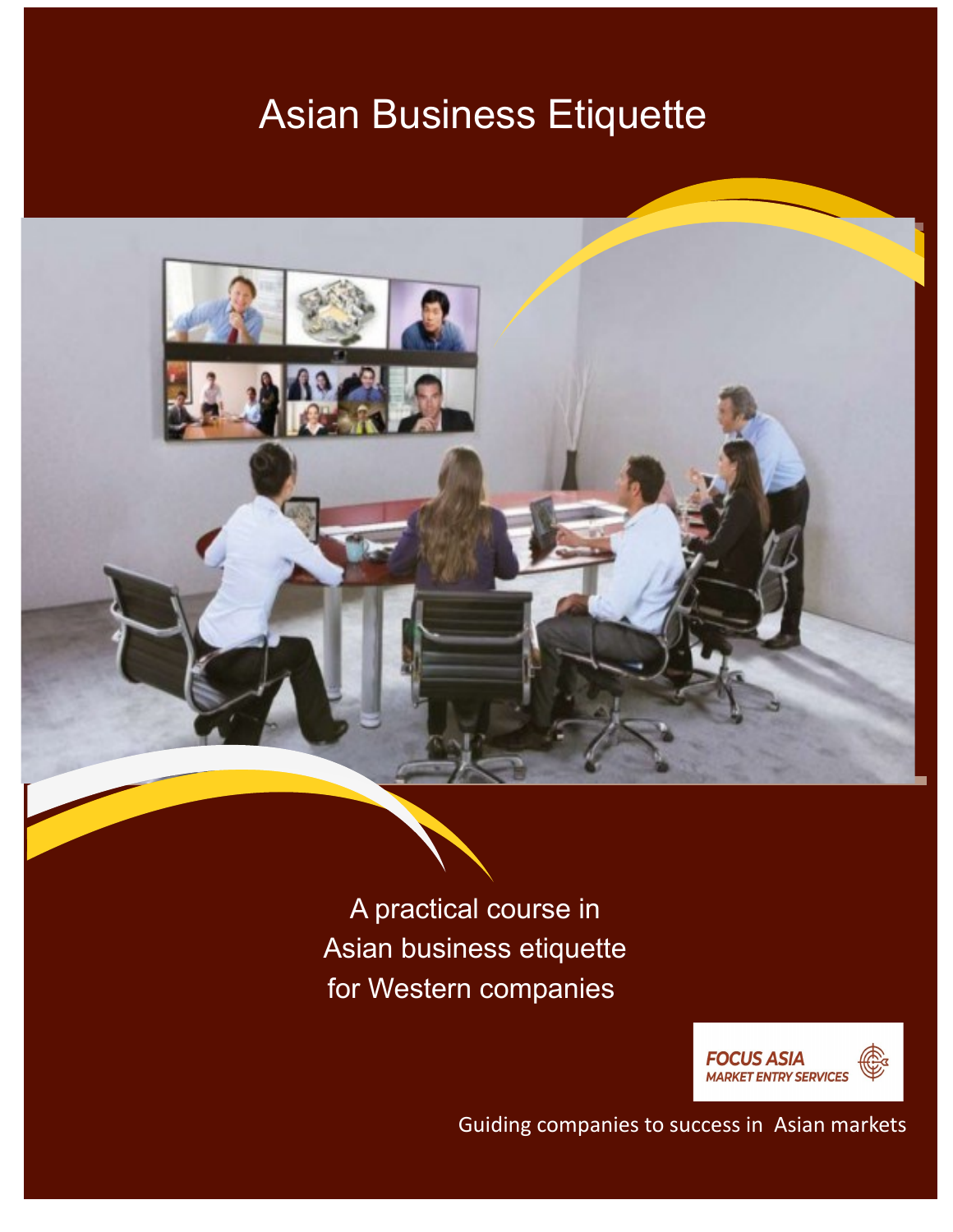

**Online Etiquette Course** 2 hours ● \$250 per participant

- **Cultural Close-ups:** Key crosscultural differences that explain the reasons behind Asian business etiquette.
- **Video Call etiquette:** Audio, camera positions, presentations, speech, pace, clarity, reading non-verbal cues, emotions, small talk, showing respect, gestures, manners, understanding silences.
	- **In Person Etiquette Course** 2 hours ● \$250 per participant
- **Cultural Close-ups:** Key crosscultural differences that explain the reasons behind Asian business etiquette.
- **In-person etiquette:** Introductions, respect, face, names/titles, table manners, drinking customs, chopstick etiquette, relationships and business success in Asia.

**Combined Etiquette Course** 4 hours ● \$400 per participant

• Comprehensive content from both courses.

Courses are delivered online or in person.

# Over 90% of business failures in Asia originate from a cross-cultural mistake.

"If the mind is the hardware, then culture is the software" *- Geert Hofstede.* 

#### **A common yet avoidable scenario:**

A Western firm is doing business with an Asian company. All is going well, then, without warning the relationship suddenly changes. Something went wrong? What happened? Chances are a simple and easily avoidable crosscultural mistake had occurred.

#### **Asian business etiquette for online meetings**

Virtual communication tends to hide cultural differences under a technological veneer. It presumes that everyone at a meeting will be culture-neutral. However, the reality is that culture is just as influential in the global virtual meeting as it is in a face to face meeting— perhaps even more. In virtual meetings, vital nuances are easily lost in conversation which can later lead to breakdowns in business relationships or even project failures.

#### **Asian business etiquette for in-person meetings**

It's the little things that Westerners do and say that seem to cause the biggest problems. And, usually, there's no idea a mistake was even made. And what's worse, Asians will rarely say what mistake was made. This leaves us bewildered, wondering what the "h" happened?"

Most know, that depending on the situation, its best to take off their shoes or

to never point using your finger. However, some of the lesser known, but just as offensive blunders are commonly made. Many of them will be surprising, yet knowing what they are and how to avoid them is priceless.



#### **Know the why**

Knowing the correct Asian business etiquette gives a company a significant advantage. These courses go beyond the etiquette of exchanging business cards. It addresses the key differences between Western and Asian cultures. The immediate and practical benefits are that participants learn not just what or what not to do — but why. Knowing the whys behind each etiquette skill has added value beyond meetings. These are the etiquette skills that can and must be used to build relationships to succeed in Asia.